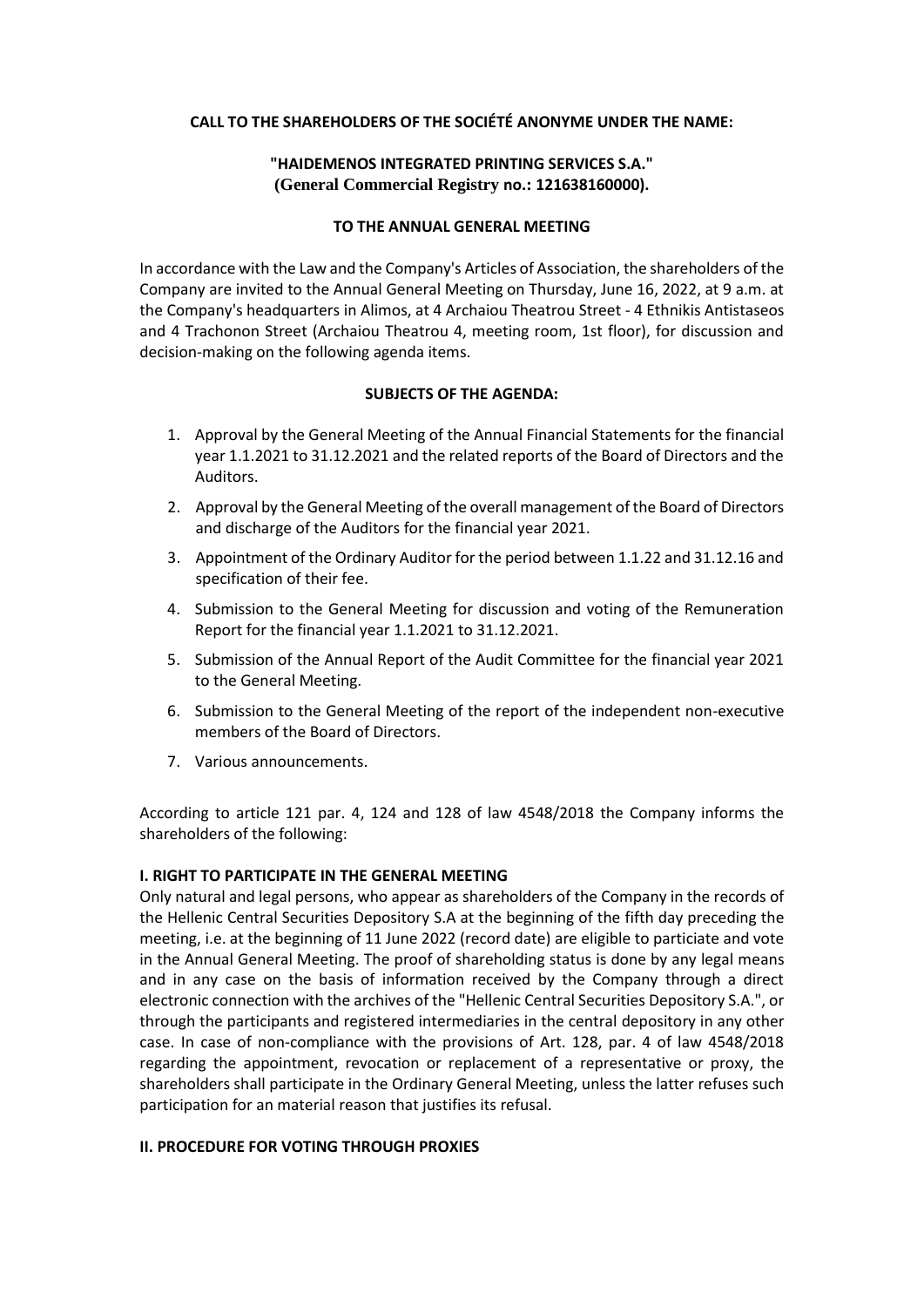Shareholders may participate in the Annual General Meeting either in person or by proxy. Each shareholder may appoint up to three proxies. However, if a shareholder holds Company shares appearing in more than one security accounts, this limitation does not obstruct the shareholder from appointing different proxies for the shares appearing in each security account. Legal entities may participate in the Annual General Meeting by appointing as their proxies up to 3 natural persons. Forms for the appointment of a proxy or representative are available to shareholders on the Company's website [www.haidemenos.gr](http://www.haidemenos.gr/) and in hard copy from the Shareholders' Department of the Company (4 Archaiou Theatrou St. 4 Alimos - P.C. 174 56 tel. 210 9940944). This form must be completed and signed and submitted to the Investor Relations Department of the Company at the above address at least 48 hours before the date of the Annual General Meeting. A proxy acting on behalf of additional shareholders is entitled to vote differently for each shareholder. The proxy of the Shareholder is obliged to inform the Company prior the beginning of the Annual General Meeting, about any event that could be of use for the Shareholders, in order to assess the risk of the proxy serving other interests and not the interests of the Shareholder represented. Within the context of the present paragraph a conflict of interests may apply especially when the proxy: ((a) is a Shareholder controlling the Company or is another legal person or entity controlled by that Shareholder; (b) is a member of the Board of Directors or general management of the Company or a Shareholder controlling the Company or another legal person or entity controlled by a Shareholder, who exercises control over the Company; c) is an employee or statutory auditor of the Company or of a shareholder who exercises control over the Company or another legal person or entity controlled by a Shareholder who exercises control over the Company; d) is the spouse or a first-degree relative of one of the natural persons referred to in cases a' to c'.

### **III. MINORITY RIGHTS**

The Company informs the shareholders that in accordance with the provisions of article 141 par. 2 ν. 4548/2018, shareholders representing 1/20 of the paid-up share capital of the Company, are entitled to request the Board of Directors to include additional items in the agenda of the Annual General Meeting upon request, which must be received by the Board of Directors at least 15 days prior to the General Meeting. The request for the inclusion of additional items in the agenda is accompanied by a justification or a draft decision for approval at the Annual General Meeting and the revised agenda is published in the same way as the previous agenda, 13 days before the date of the Annual General Meeting and at the same time is made available to the shareholders on the Company's website, together with the justification or the draft decision submitted by the shareholders in accordance with the provisions in paragraph 4, article 123, law 4548 / 2018. If these matters are not published, the requesting shareholders are entitled to request the adjournment of the Annual General Meeting, in accordance with par. 5, article 141, law 4548/2018 and to publish it themselves at the Company's expense.

According to Art. 141 par. 3 law 4548/2018, shareholders representing 1/20th of the paid-up capital have the right to submit draft resolutions on issues included in the original or any revised agenda of the Annual General Meeting. The relevant request must be received by the Board of Directors at least 7 days before the date of the Annual General Meeting, and the draft resolutions are made available to the shareholders in accordance with the provisions of par. 3, article 123 of law 4548/2018, at least 6 days before the date of the Annual General Meeting. Pursuant to Article 141 (6) of Law 4548/2018 "At the request of any shareholder, submitted to the company at least five (5) full days before the Annual General Meeting, the Board of Directors is obliged to provide the Annual General Meeting with the specific information requested on the company's affairs, insofar as it is relevant to the items on the